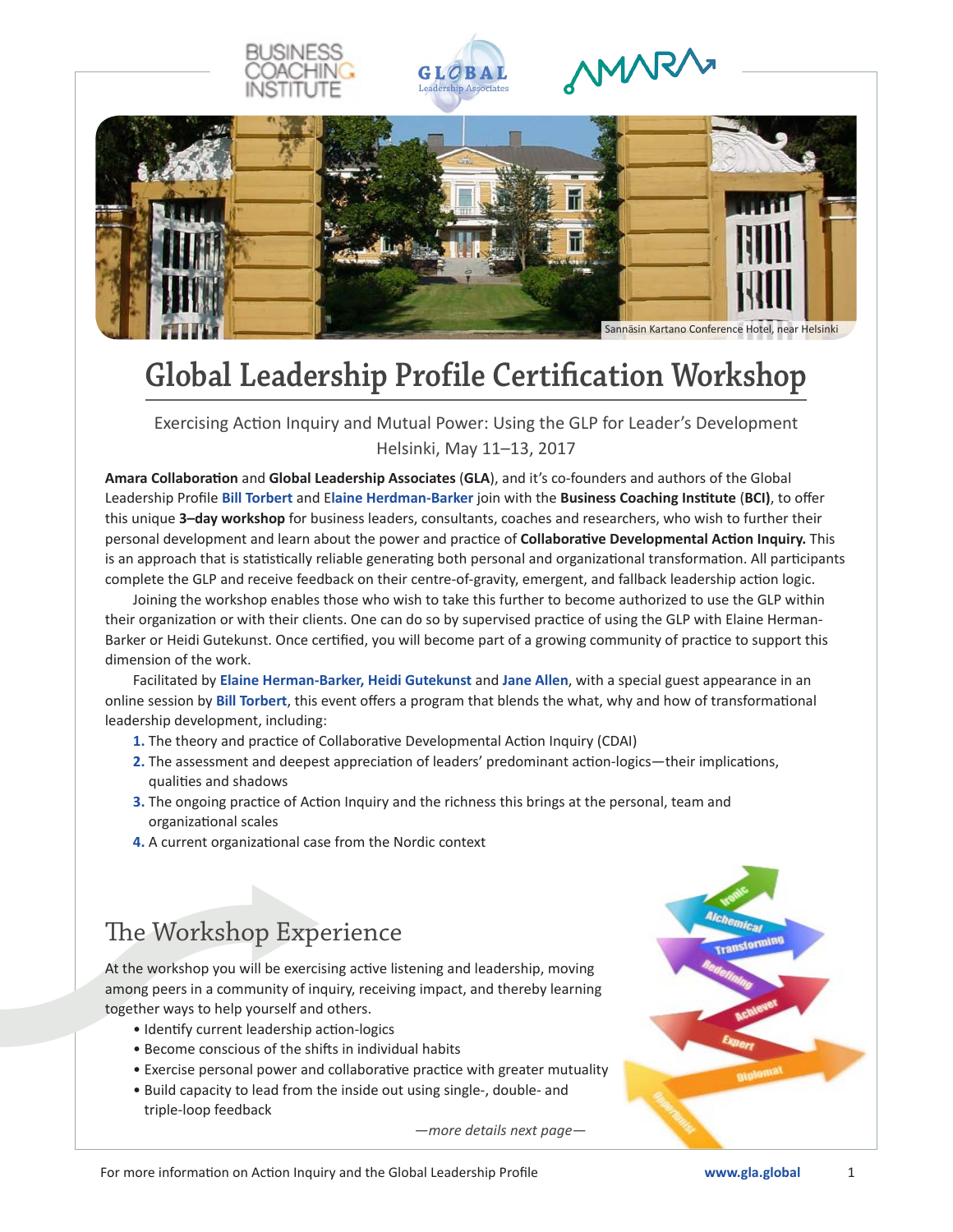



### **Global Leadership Profile Certification Workshop**

#### Facilitation Team

**Jane Allen** – is a co-founder and Chair of Amara Collaboration—an experienced international consultant and leadership coach working across public and private sectors. She provides advice and support for consultants working in the field of transformational organizational and leadership development with particular expertise and enthusiasm for the Global Leadership Profile and the practices of action inquiry and authentic leadership. She has extensive experience of running action-learning sets and providing a leadership coaching and mentoring practice at a strategic level.

**Elaine Herdman-Barker** (Facilitator) – Director and co-creator of the Global Leadership Profile, leading authority on assessing and supporting change in leadership action-logics. Elaine is a Lecturer at DeBaack Management Centrum in the Netherlands and leads the Action Inquiry and Certification Workshops as well as Leadership Master classes across Europe, North Africa, and America. She consults across multiple sectors, with a worldwide coaching practice, specializing in the development of high potential leaders and senior executives.

**Heidi Gutekunst** (Facilitator) – co-founder and CEO in Amara Collaboration has worked most of her career in advertising agencies in leading positions. The last three years she led a digital agency through a significant transformation. Heidi also works as an organizational consultant for Teal companies and is a regular speaker at Business Forums interested in her personal entrepreneurship and transforming ability.

**Bill Torbert** (One Online session)— Now principal at Action Inquiry Associates, Senior Advisor at Amara Collaboration and Leadership Professor Emeritus at Boston College. Bill was formerly an award-winning teacher and scholar at Yale, Harvard and Southern Methodist University. He is an internationally renowned consultant, and author of *Action Inquiry: The Secret of Timely and Transforming Leadership,* as well as *Seven Transformations of Leadership,* selected as one of the 'top ten best leadership reads ever' by Harvard Business Review.